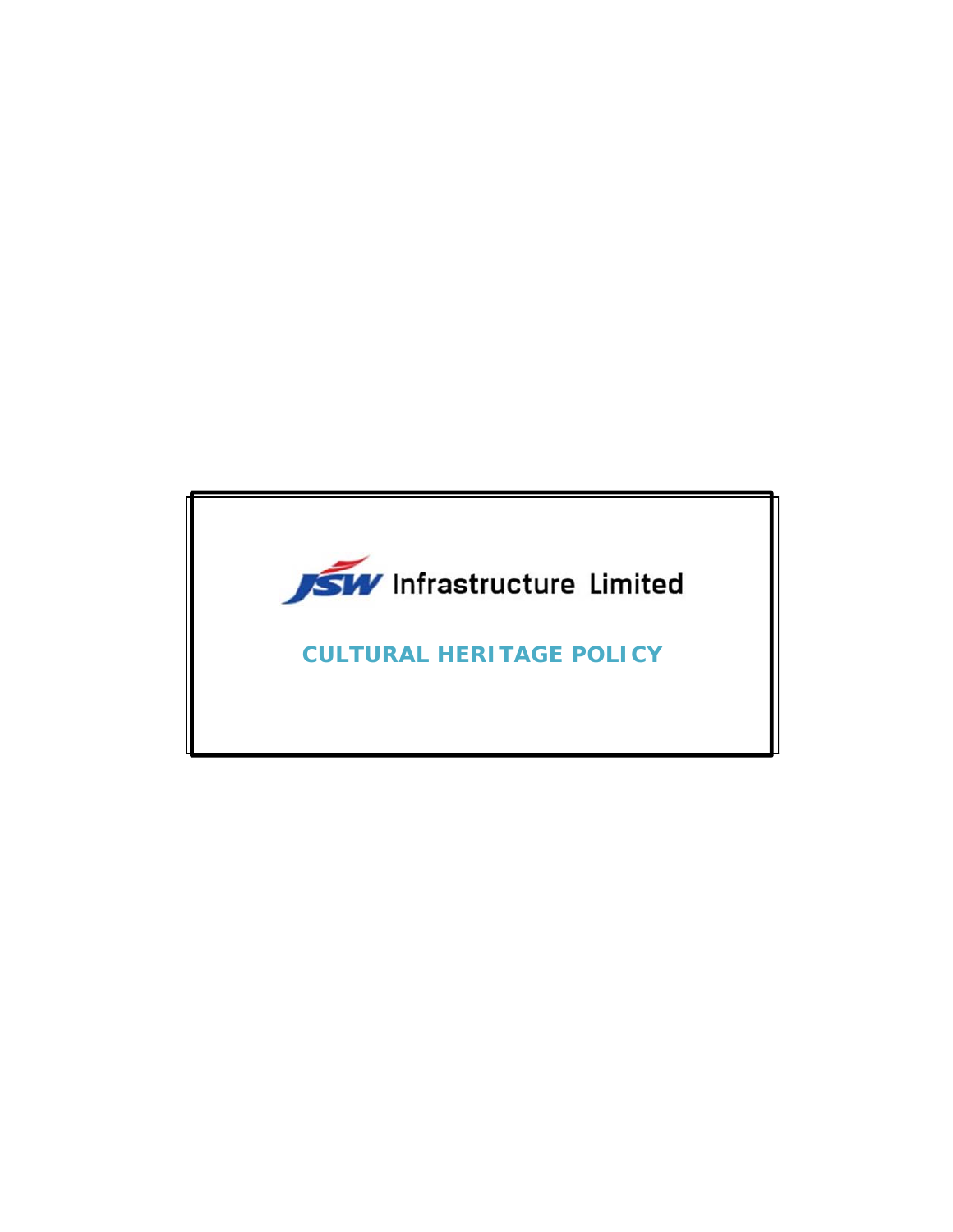

# **CULTURAL HERITAGE POLICY**

## **PREFACE**

| <b>Title</b>               | <b>Cultural Heritage Policy</b> |
|----------------------------|---------------------------------|
| <b>Version Number</b>      | 1.00                            |
| <b>Effective Date</b>      | 27.10.2021                      |
| <b>Authorised by</b>       | <b>Board of Directors</b>       |
| <b>Number of Revisions</b> | $\blacksquare$                  |
| <b>Last Revised Date</b>   |                                 |

As part of our efforts to deliver our Sustainability Vision, we at JSW Infrastructure Limited **('JSWIL' or 'the Company')** have established this Policy to demonstrate our commitment to protecting and enhancing our cultural heritage\*.

In furtherance of this commitment, the Board of Directors has adopted this 'Cultural Heritage Policy'.

#### Background of the Issue

Whilst we may have once regarded cultural heritage as encompassing exclusively the monumental remains of cultures, the concept of cultural heritage has gradually come to include new categories. Today, we find that heritage is not only manifested through tangible forms such as artefacts, buildings or landscapes but also through intangible forms. Intangible heritage includes voices, values, traditions and oral history, and it is often perceived through cuisine, clothing, forms of shelter, traditional skills and technologies, religious ceremonies, performing arts and storytelling.

However, across the world, both the tangible and intangible forms of cultural heritage are under attack from a range of threats including urban development, mineral and resource extraction, climate change, tourism, wars and natural disasters.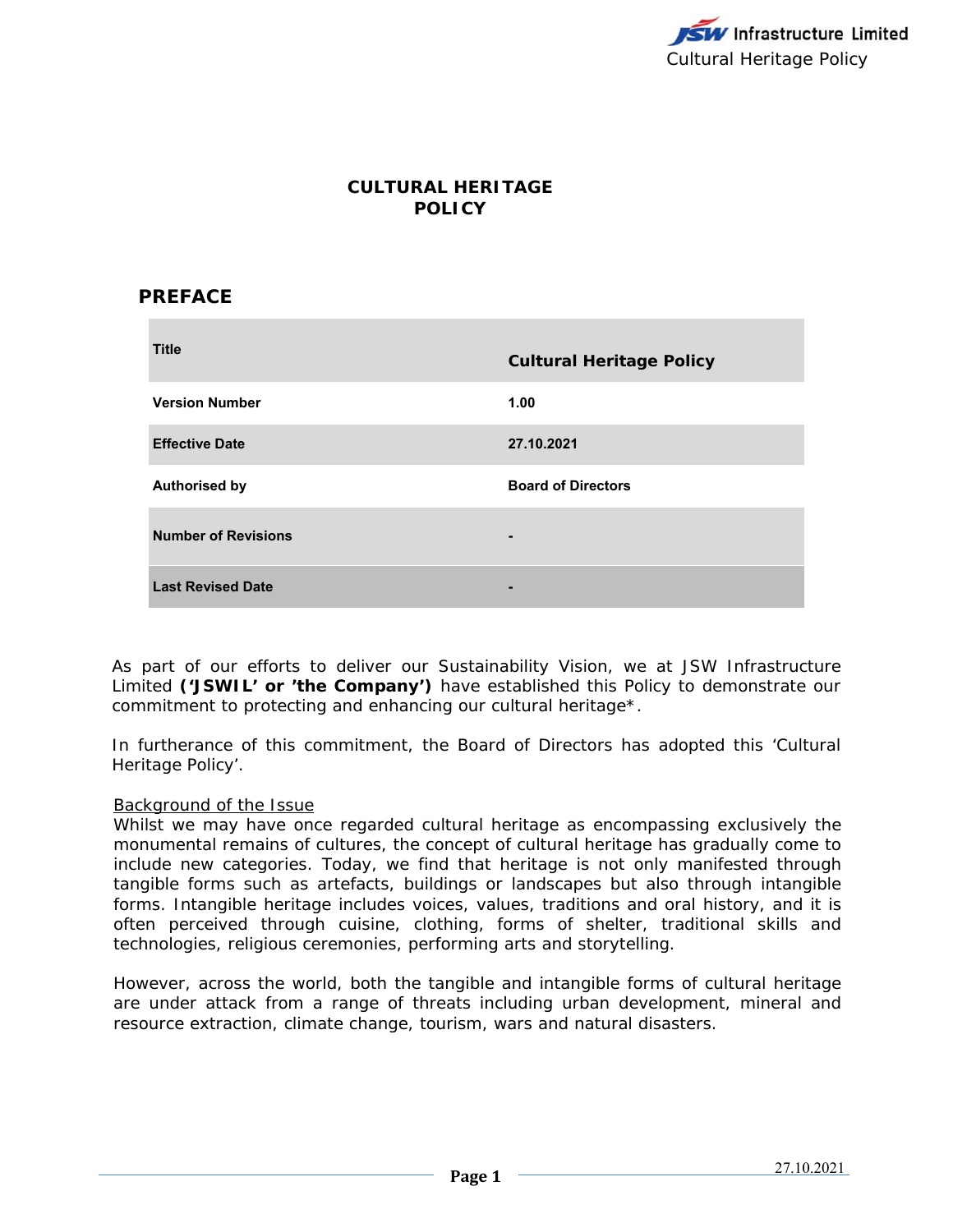

#### How it Relates to JSWIL

As one of India's leading conglomerates within the steel, energy, cement and infrastructure sectors, our sites, our activities and our products, both now and in the future, have the potential to damage the tangible and the intangible aspects of cultural heritage, sometimes irrevocably and, as such, we have a moral and social need to do everything we can to prevent this.

In pursuance of our stated commitments to protect and enhance our cultural heritage, we have adopted a number of aims towards which we will strive.

These aims are supported by a range of actions and improvements through which those aims are to be achieved.

### **We aim to gain a full and detailed understanding of where and how our operations, products and wider activities have impacted upon our cultural heritage, both now and in the past.**

To do this we will:

 Undertake an assessment at all our sites to identify any historical or current instances where our activities may have had an impact on both our tangible cultural heritage, and our intangible heritage.

### **Where such instances of interaction are identified, we aim to minimise and, if necessary, seek to redress any adverse impacts.**

To do this we will:

- Review our previous assessments of any and all impacts on cultural heritage to ensure they were comprehensive, balanced and appropriately informed;
- Engage with appropriate cultural heritage experts and relevant external stakeholders;
- Identify any instances where our interactions with cultural heritage have fallen below our highest expectations and those of wider society;
- Take immediate and comprehensive action to address any weaknesses or failures;
- Openly report on any instances where redress was required as a clear indicator of our desire for transparency.

**For all future projects, including work in new locations or expansion of existing sites, we aim to ensure we fully consider our potential impacts on cultural heritage and minimise/eliminate those impacts wherever possible.**  To do this we will:

- Undertake assessment processes as part of the initial project feasibility studies to:
	- o Identify any and all examples of cultural heritage that may be affected;
	- o Identify all the potential impacts upon cultural heritage that may occur;
- Identify and engage with any relevant external stakeholders;
- Engage an independent expert to help prepare a detailed plan to protect and enhance the impacted cultural heritage;
- Implement actions within appropriate timescales whilst constantly sharing information with stakeholders;
- Ensure the provision of a robust system for reporting and addressing grievances;
- Report on the status of all projects where interaction with cultural heritage has been identified.